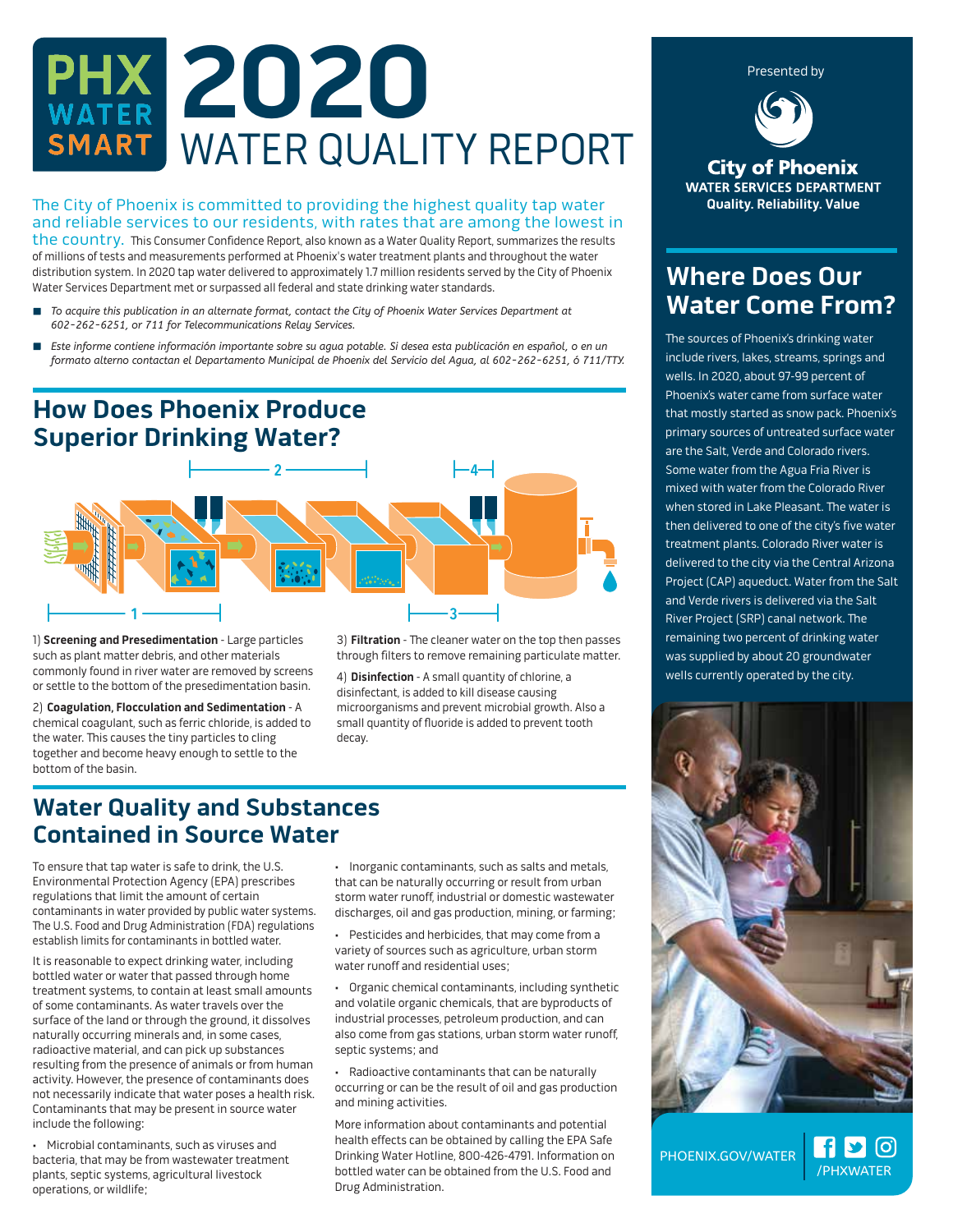# **Phoenix Monitors for Unregulated Contaminants**

Unregulated substances are those for which EPA has not established drinking water standards. Phoenix monitors for these substances to assist the EPA in determining the occurrence of unregulated contaminants in drinking water and whether future regulation is warranted. The EPA issues a new list of up to 30 unregulated substances for monitoring every five years.

EPA identified 30 substances for monitoring during this five-year cycle including:

- 9 cyanotoxins and 1 cyanotoxin group which are toxins produced by a bacteria called cyanobacteria
- 2 metals that occur naturally in our environment
- 8 pesticides and 1 pesticide manufacturing byproduct
- 3 disinfection byproduct groups that can be formed during water treatment and distribution
- 3 alcohols
- 3 semivolatile organic chemicals

From January of 2018 through January of 2020 the City has been monitoring for unregulated substances. Any unregulated contaminants detected in 2018 thru 2020 are reported in the following table. If the EPA determines that regulation is warranted for any of the monitored substances, Phoenix will take whatever steps that are necessary to comply with the new requirements.

# **Controlling Disinfectants and Disinfection Byproducts**

Phoenix's entire water supply (well water and treated surface water) is safely disinfected with chlorine before being delivered to consumers. Federal law requires a minimum chlorine disinfectant level of 0.2 parts per million (ppm) in the water leaving a water treatment plant. There also is a Maximum Residual Disinfectant Level (MRDL) allowed in the water in the distribution system as it travels to your tap.

While it is essential to disinfect the water to prevent widespread outbreaks of serious diseases and comply with EPA standards, the use of disinfectants can create disinfection byproducts (DBPs), which are formed when natural organic matter such as total organic carbon (TOC) in water reacts with chemicals used for disinfection.

To control those DBPs, TOC is measured in the surface water before and after treatment. TOC is reduced during the water treatment process at the plant, therefore, reducing formation of DBPs in the distribution system. Compliance for TOC is based on the removal ratio of TOC on a running annual average. A value of 1 or greater indicates the water treatment plant is in compliance with the TOC removal requirements. Again, Phoenix met the requirement, as shown in the corresponding chart.

Chlorine dioxide and ozone can be used in the treatment of drinking water as either disinfectants or oxidants. Some Phoenix surface water treatment plants use chlorine dioxide and/or ozone as oxidants for the removal of iron and manganese, destruction of taste and odor causing organic contaminants, and as part of an overall program for the control of Trihalomethanes (THMs) formation. Federal law allows a maximum chlorine dioxide level of 800 parts per billion (ppb) in the water leaving a water treatment plant. Chlorine dioxide is measured daily at the water treatment plants when chlorine dioxide is in use, and the levels are consistently below 800 ppb.

Using chlorine dioxide forms chlorite and using ozone forms bromate. Chlorite and bromate are regulated as DBPs. To determine formation of DBPs from oxidants, chlorite is sampled daily at the entry point of the distribution system, and quarterly throughout the distribution system. Bromate is sampled monthly at the entry point to the distribution system. The chlorite results were below the MCL and the bromate was not detected.

| UNREGULATED CONTAMINANTS   |     |            |           |                                      |                |                                                                                                                                                                                                                                             |  |  |
|----------------------------|-----|------------|-----------|--------------------------------------|----------------|---------------------------------------------------------------------------------------------------------------------------------------------------------------------------------------------------------------------------------------------|--|--|
| <b>SUBSTANCE UNITS</b>     |     | <b>MCL</b> |           | LOWEST  HIGHEST  <br>  LEVEL   LEVEL | <b>AVERAGE</b> | <b>MAJOR SOURCE IN DRINKING WATER</b>                                                                                                                                                                                                       |  |  |
| Manganese                  | ppb | None       | 0.4       | 992                                  | 43             | Naturally occurring element                                                                                                                                                                                                                 |  |  |
|                            |     |            |           |                                      |                |                                                                                                                                                                                                                                             |  |  |
| Germanium                  | ppb | None       | 0.3       | 0.7                                  | 0.35           | Naturally occurring element;<br>commercially available in<br>combination with other elements<br>and minerals; a byproduct of<br>zinc ore processing; used in infrared<br>optics, fiber-optic systems,<br>electronics and solar applications |  |  |
|                            |     |            |           |                                      |                |                                                                                                                                                                                                                                             |  |  |
| <b>HAA6Br</b>              | ppb | None       | 6         | 28                                   | 14             | <b>Byproduct of drinking</b><br>water disinfection                                                                                                                                                                                          |  |  |
|                            |     |            |           |                                      |                |                                                                                                                                                                                                                                             |  |  |
| HAA9                       | ppb | None       | 11        | 36                                   | 19             | <b>Byproduct of drinking</b><br>water disinfection                                                                                                                                                                                          |  |  |
|                            |     |            |           |                                      |                |                                                                                                                                                                                                                                             |  |  |
| Total<br>Organic<br>Carbon | ppm | None       | 2.7       | 4.2                                  | 3.3            | Naturally present in the environment                                                                                                                                                                                                        |  |  |
|                            |     |            |           |                                      |                |                                                                                                                                                                                                                                             |  |  |
| <b>Bromide</b>             | ppb | None       | <b>ND</b> | 90                                   | 70             | Naturally occurring compound                                                                                                                                                                                                                |  |  |

#### **2020 DISINFECTANT AND DISINFECTION BYPRODUCT MONITORING**

| <b>SUBSTANCE</b>                                       | UNITS MCL |                                                        | <b>MCLG</b>             | <b>SAMPLE</b><br><b>RESULTS</b> | <b>HIGHEST RUNNING</b><br><b>ANNUAL AVERAGE</b>         | <b>MAJOR SOURCE</b><br><b>IN DRINKING WATER</b>       |
|--------------------------------------------------------|-----------|--------------------------------------------------------|-------------------------|---------------------------------|---------------------------------------------------------|-------------------------------------------------------|
| Chlorine                                               | ppm       | $MRDL = 4$<br>Running<br>Annual<br>Average             | <b>MRDIG</b><br>$= 4$   | $< 0.22 - 2.0$                  | 0.9                                                     | Water additive<br>used to control<br>microbes         |
| <b>Total Organic</b><br>Carbon<br><b>Removal Ratio</b> | <b>NA</b> | $TT = 1$ or<br>greater<br>Running<br>Annual<br>Average | <b>NA</b>               | $1.2 - 3.2$                     | 1.4<br>(lowest running<br>annual average)               | Naturally present<br>in the environment               |
| Chlorine<br><b>Dioxide</b>                             | ppb       | <b>MRDL</b><br>$= 800$                                 | <b>MRDIG</b><br>$= 800$ | <b>ND-320</b>                   | <b>NA</b>                                               | Water additive<br>as an oxidant                       |
| Chlorite                                               | ppm       | 1                                                      | 0.8                     | $ND - 0.6$                      | 0.4<br>(highest quarterly<br>average)                   | <b>Byproduct of</b><br>drinking water<br>disinfection |
| <b>Bromate</b>                                         | ppb       | 10                                                     | $\Omega$                | <b>ND</b>                       | <b>ND</b>                                               | <b>Byproduct</b><br>of drinking<br>water disinfection |
| Total<br>Trihalomethanes<br>(TTHMs)                    | ppb       | 80<br>Locational<br>Running<br>Annual<br>Average       | <b>NA</b>               | $18 - 75$                       | 60 (highest<br>locational<br>running<br>annual average) | Byproduct<br>of drinking<br>water disinfection        |
| Haloacetic<br>Acids (HAA)                              | ppb       | 60<br>Locational<br>Running<br>Annual<br>Average       | <b>NA</b>               | $5 - 27$                        | 21 (highest<br>locational<br>running<br>annual average) | Byproduct<br>of drinking<br>water disinfection        |

To determine formation of DBPs from chlorine in the distribution system, the city monitors for THMs and Haloacetic Acids (HAAs) which are DBPs that may cause long-term health effects at certain concentrations. THMs and HAAs are sampled throughout the distribution system every calendar quarter. The LRAA for all samples collected at the monitoring locations throughout the distribution system were below the MCL.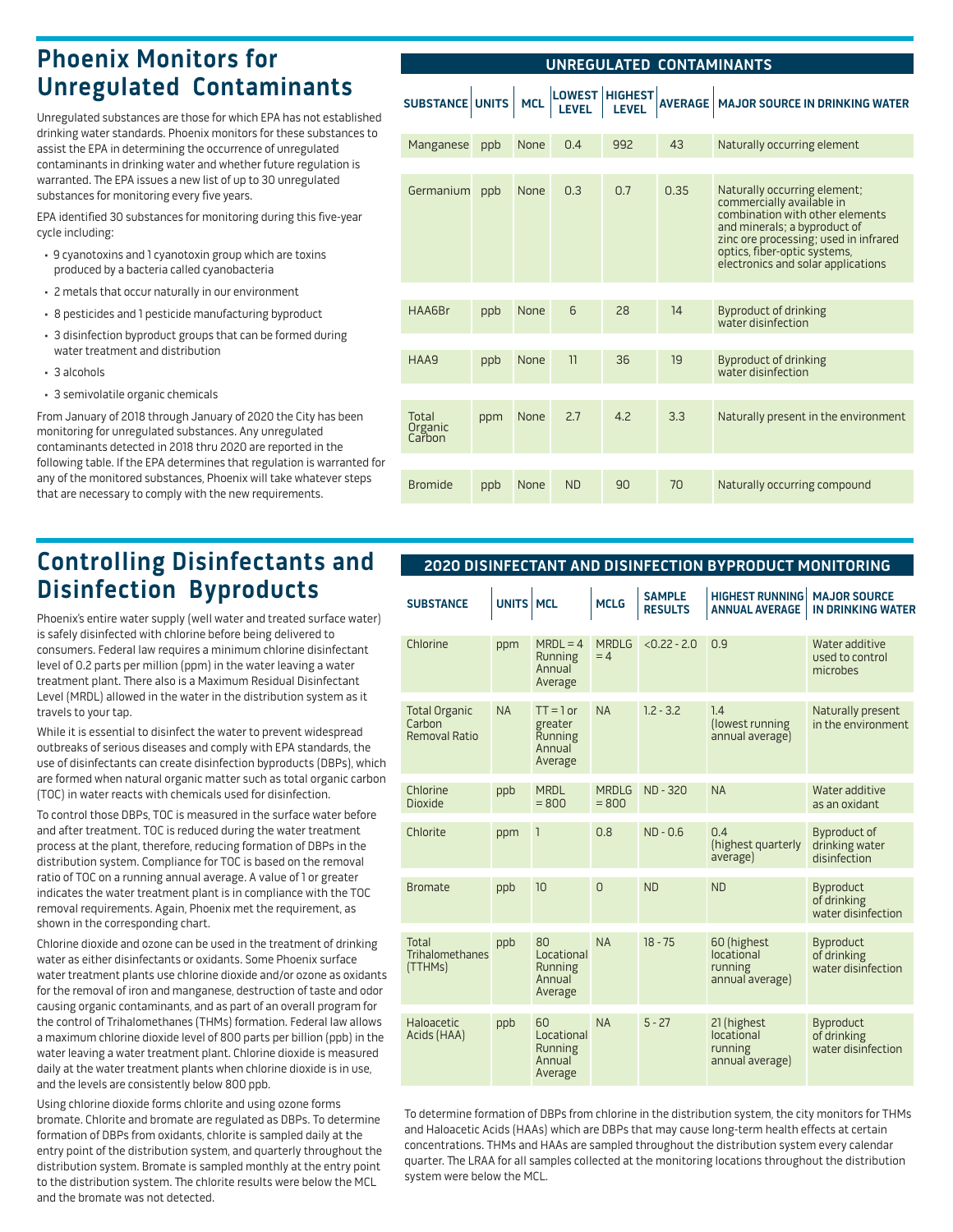# **Taste, Odor and Hardness**

Taste, odor and hardness are not regulated under drinking water health standards. However, these are harmless, aesthetic aspects that some consumers may notice. Algae that grow in the canals during the late summer and fall are a major source of a "musty" odor and taste detected by some consumers. When the algae bloom, they produce a strong odor. Even though the algae are removed from the water during the treatment process, the odor may

linger. The result is similar to removing a bouquet of fresh flowers from a room. Even though the flowers are gone, the aroma remains. The City of Phoenix is working to eliminate the aesthetic effects of algae through various programs, including a cooperative effort to remove algae from the SRP canals that feed the water treatment plants, and the use of activated carbon to absorb residual odors. Water hardness indicates the

presence of minerals, such as calcium and magnesium, which originate from the soils our source water contacts as it travels to Phoenix's water treatment plants. These minerals are leached into the water. Hard water can cause some types of scaling in pipes and water heaters, and on plumbing fixtures such as faucets and showerheads. See the chart below for data about hardness and other aesthetic parameters.

| 2020 AESTHETIC WATER QUALITY ANALYSIS FROM DISTRIBUTION SYSTEM & SECONDARY DRINKING WATER GUIDELINES |                       |                              |                             |  |  |  |  |  |
|------------------------------------------------------------------------------------------------------|-----------------------|------------------------------|-----------------------------|--|--|--|--|--|
| <b>SUBSTANCE</b>                                                                                     | <b>UNITS</b>          | <b>SECONDARY GUIDELINE *</b> | <b>SAMPLE RESULTS RANGE</b> |  |  |  |  |  |
| Alkalinity                                                                                           | ppm                   | <b>NA</b>                    | $126 - 178$                 |  |  |  |  |  |
| Iron                                                                                                 | ppb                   | 300                          | $ND - 22$                   |  |  |  |  |  |
| pH                                                                                                   | <b>NA</b>             | $6.5 - 8.5$                  | $7.5 - 8.4$                 |  |  |  |  |  |
| Sodium                                                                                               | ppm                   | <b>NA</b>                    | $43 - 180$                  |  |  |  |  |  |
| Temperature                                                                                          | $^{\circ}$ F          | <b>NA</b>                    | $54 - 94$                   |  |  |  |  |  |
| Total Dissolved Solids (TDS) ppm                                                                     |                       | 500                          | $306 - 678$                 |  |  |  |  |  |
| <b>Total Hardness</b>                                                                                | ppm; grains/gallon NA |                              | $171 - 277 / 9.9 - 16.1$    |  |  |  |  |  |

\* Non-Enforceable Guidelines Recommended by EPA.

If you choose to install home treatment systems to remove taste and odor or other substances, it is important to note that failure to follow the manufacturer's instructions concerning operation and maintenance can result in potentially unsafe water. More information about home treatment systems is available from the Arizona Water Quality Association. They can be reached at azwga.org; or at 480-947-9850.

# **Understanding the Language of Water**

The following are definitions of terms used to describe types of limits for substances that may be found in drinking water.

**Maximum Contaminant Level Goal (MCLG)** - The level of a contaminant in drinking water below which there is no known or expected risk to health. MCLGs allow for a margin of safety.

Maximum Contaminant Level (MCL) - The highest level of a contaminant that is allowed in drinking water. MCLs are set as close to the MCLGs as feasible using the best available treatment technology.

**Maximum Residual Disinfectant Level Goal (MRDLG)** - The level of drinking water disinfectant below which there is no known or expected risk to health. MRDLGs do not reflect the benefits of the use of disinfectants to control microbial contaminants.

Maximum Residual Disinfectant Level (MRDL) - The highest level of a disinfectant allowed in drinking water. There is convincing evidence that addition of a disinfectant is required for control of microbial contaminants.

**Treatment Technique (TT)** - A required process intended to reduce the level of a contaminant in drinking water.

**Action Level (AL)** - The concentration of a contaminant which, if exceeded, triggers treatment or other requirements which a water system must follow.

**One part per million** - One part per million (1 ppm) or one milligram per liter (1 mg/L) is approximately equal to a single penny in \$10,000 or one minute of time in two years.

**One part per billion** (1 ppb) or one microgram per liter (1 µg/L) is approximately equal to a single penny in \$10,000,000 or one minute of time in 1,920 years.

**Locational running annual average (LRAA)** - The average of sample analytical results for samples taken at a particular monitoring location during the previous four calendar quarters.

## **Water Treatment Process Designed to Remove Turbidity**

The filters in the water treatment process produce water of superior clarity. Turbidity readings are a measure of that water clarity and a good indicator that the treatment process is removing tiny particles, including microorganisms. The standard for turbidity or clarity after treatment is 0.3 Nephelometric Turbidity Units (NTU – a measure of clarity) in at least 95 percent of the measurements taken each month and the measurements must not exceed 1 NTU.

| 2020 TURBIDITY MONITORING AFTER TREATMENT AT THE WATER TREATMENT PLANTS |                                                                                                                |           |           |                                                                                                  |             |  |  |  |  |  |
|-------------------------------------------------------------------------|----------------------------------------------------------------------------------------------------------------|-----------|-----------|--------------------------------------------------------------------------------------------------|-------------|--|--|--|--|--|
|                                                                         | SUBSTANCE   TREATMENT TECHNIQUE<br>  APPLIES INSTEAD OF MCL                                                    |           |           | MCLG   HIGHEST   LOWEST MONTHLY   MAJOR SOURCE IN<br>  MEASUREMENT   PERCENTAGE   DRINKING WATER |             |  |  |  |  |  |
| Turbidity                                                               | No value can exceed 1 NTU and<br>at least 95% of monthly measurements<br>must be less than or equal to 0.3 NTU | <b>NA</b> | $0.4$ NTU | 99%                                                                                              | Soil runoff |  |  |  |  |  |

#### **Where to Learn More About the Quality of Our Water**

If you have questions about this report, concerns about water quality, or input about your water supply, treatment and delivery, email WSDCompliance@phoenix.gov or call Phoenix Water Services' Customer Services Division at 602-262-6251 Monday through Friday, except holidays, from 7:30 a.m. to 4:00 p.m., or write to: "Water Quality Questions," c/o City of Phoenix Water Services Department, Environmental Services Division, 2474 South 22nd Avenue, Building 31, Phoenix AZ 85009.

Citizens who wish to address the Phoenix City Council about water issues or other nonagenda items may do so at the Citizen Request Sessions at City Council Formal meetings, which are held in the City Council Chambers, 200 W. Jefferson St. For information about specific meeting times and agenda items, please contact the City of Phoenix City Clerk Department at 602-262-6811 or visit phoenix.gov and click on Mayor/City Council, View City Council Meetings and Agendas.

For alternate formats, contact Customer Services Division at 602-262-6251/Voice, or 711 for Telecommunication Relay Services.

You also can visit the city's web site at phoenix.gov for more information. An online version of this report is available at phoenix.gov/waterservices/waterquality.

 You also may call the EPA's Safe Drinking Water Hotline for information about the Safe Drinking Water Act or EPA's other drinking water programs at 800-426-4791.

#### **Important Information for Immunocompromised Persons**

Although the city treats our water to meet or surpass all drinking water standards, some people may be more vulnerable to contaminants in drinking water than the general population. Immuno-compromised persons such as persons with cancer undergoing chemotherapy, persons who have undergone organ transplants, people with HIV/AIDS or other immune system disorders, some elderly and infants can be particularly at risk from infections. These people should seek advice about drinking water from their health care providers. The U.S. Environmental Protection Agency (EPA) and Centers for Disease Control (CDC) guidelines on appropriate means to lessen the risk of infection by Cryptosporidium and other microbial contaminants are available from the EPA Safe Drinking Water Hotline at 800-426-4791.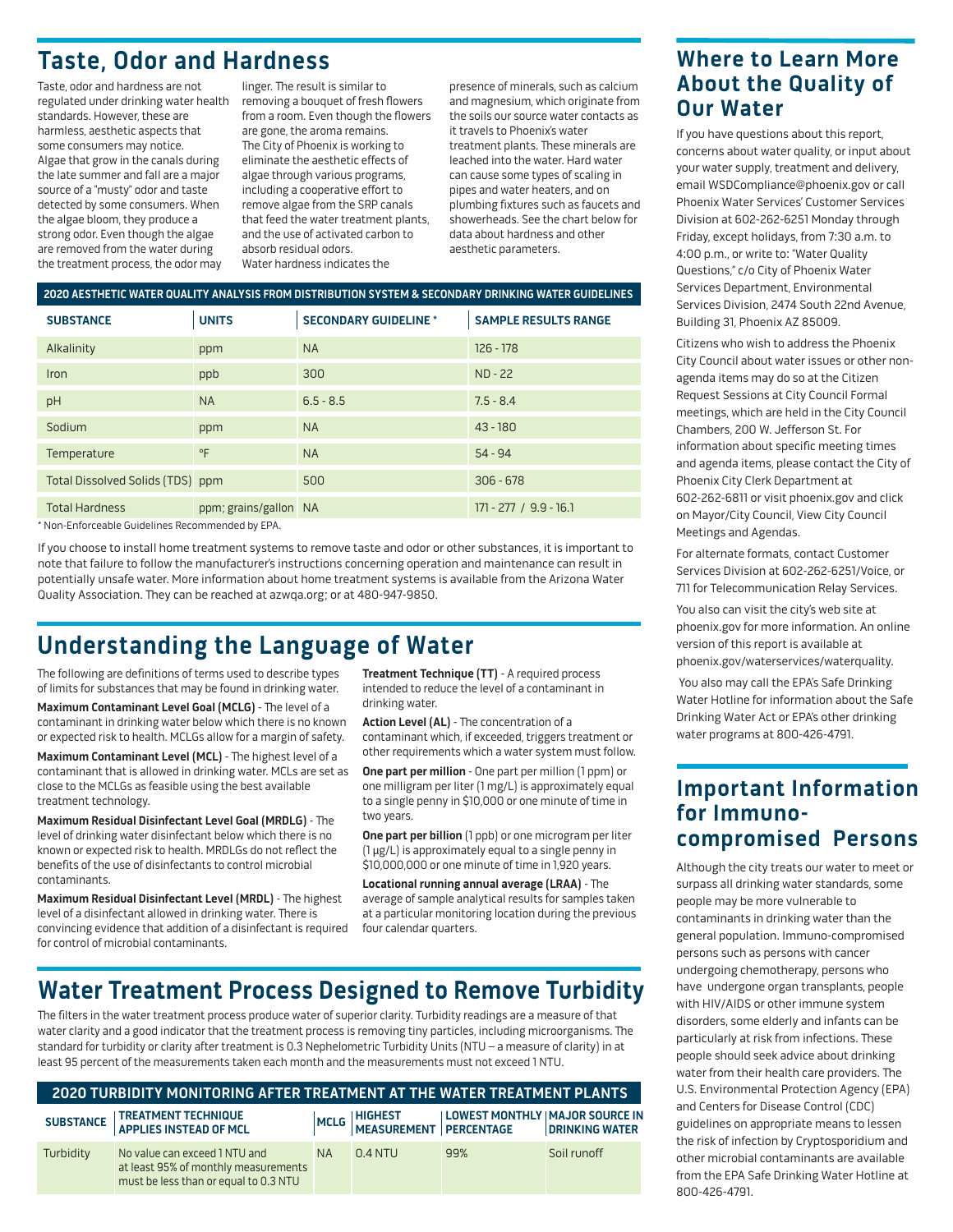# **Meeting Lead and Copper Standards**

Lead and copper usually enter our drinking water from corrosion of household plumbing, pipes and fixtures that contain these metals, such as copper piping, lead solder or brass fixtures. The EPA requires water suppliers to perform periodic tests for lead and copper in the tap water from inside consumers' homes. Tests show levels in Phoenix household tap water met the Action Level required by federal drinking water standards for lead and copper.

While Phoenix meets the Action Level, lead and copper levels at some consumer's homes may be elevated due to leaching of the metals into the water from materials used in the household plumbing or fixtures. If present, elevated levels of lead can cause serious health problems, especially for pregnant women and young children. Lead in drinking water is primarily from materials and components associated with service lines and home plumbing. The city of Phoenix is responsible for providing high quality drinking water, but cannot control the variety of materials used in plumbing components. When your water has been sitting for several hours, you can minimize the potential for lead exposure by flushing your tap for 30 seconds to 2 minutes before using water for drinking or cooking. If you are concerned about lead in your water, you may wish to have your water tested. Information on lead in drinking water, testing methods, and the steps you can take to minimize exposure is available from the Safe Drinking Water Hotline or at water.epa.gov/drink/info/lead.

#### **2020\* RESULTS OF LEAD AND COPPER SAMPLING FROM RESIDENTIAL WATER TAPS**

| <b>SUBSTANCE</b> | <b>ACTION</b><br><b>LEVEL</b><br>(AL) APPLIES<br><b>INSTEAD</b><br>OF MCL | <b>MCLG</b>  | 90% OF<br><b>TAPS WERE</b><br><b>LESS THAN</b><br><b>OR EQUAL</b><br>TO THIS<br><b>VALUE</b> | <b>NUMBER</b><br>OF SITES<br><b>ABOVE</b><br><b>THE AL</b> | <b>MAJOR</b><br><b>SOURCE IN</b><br><b>DRINKING</b><br><b>WATER</b> |
|------------------|---------------------------------------------------------------------------|--------------|----------------------------------------------------------------------------------------------|------------------------------------------------------------|---------------------------------------------------------------------|
| Lead             | 90% of taps<br>tested must<br>not exceed<br>15 ppb                        | $\mathbf{0}$ | 3 ppb                                                                                        | Two $(2)$<br>out of 61<br>taps<br>sampled                  | Corrosion of<br>household<br>plumbing<br>systems                    |
| Copper           | 90% of taps<br>tested must<br>not exceed<br>$1.3$ ppm                     | 1.3          | $0.3$ ppm                                                                                    | Zero $(0)$<br>out of 61<br>taps<br>sampled                 | Corrosion of<br>household<br>plumbing<br>systems                    |

\*2020 Monitoring-Some of our data, though representative, are more than a year old. The state of Arizona allows us to monitor for some contaminants less than once per year because the concentrations of these contaminants do not change frequently.

#### Substances detected in the water and the Maximum Contaminant Level (MCL) allowed in drinking water according to federal and state

regulations are shown in the table below. This report lists only the substances that were detected in the water. If you would like to receive a list of all the substances tested in city of Phoenix water, please contact the Water Services Department's Customer Services Division at 602-262-6251. **Please note, the presence of a substance or contaminant in drinking water does NOT necessarily indicate the drinking water poses a health risk.**

| <b>SUBSTANCE</b>     | <b>UNITS</b> | <b>MCL</b>                  | <b>MCLG</b>    | <b>SAMPLE</b><br><b>RESULTS RANGE</b> | <b>HIGHEST RUNNING</b><br><b>ANNUAL AVERAGE</b> | <b>MAJOR SOURCE IN</b><br><b>DRINKING WATER</b>                                                                                |
|----------------------|--------------|-----------------------------|----------------|---------------------------------------|-------------------------------------------------|--------------------------------------------------------------------------------------------------------------------------------|
| Arsenic**            | ppb          | 10-Running 0<br>Annual Avg. |                | $ND - 8$                              |                                                 | Erosion of natural deposits; Runoff from orchards; Runoff from glass<br>and electronics production wastes.                     |
| Barium               | ppm          | $\overline{2}$              | $\overline{2}$ | $0.002 - 0.1$                         | <b>NA</b>                                       | Discharge of drilling wastes; Discharge from metal refineries;<br>Erosion of natural deposits.                                 |
| Chromium             | ppb          | 100                         | 100            | $ND - 80$                             | 46                                              | Discharge from steel and pulp mills; Erosion of natural deposits.                                                              |
| Fluoride             | ppm          | $\overline{4}$              | $\overline{4}$ | $0.3 - 0.7$                           | <b>NA</b>                                       | Erosion of natural deposits; Water additive, which promotes strong<br>teeth; Discharge from fertilizer and aluminum factories. |
| Nitrate***<br>(as N) | ppm          | 10                          | 10             | $ND - 4$                              | <b>NA</b>                                       | Runoff from fertilizer use; Leaching from septic tanks, sewage;<br>Erosion of natural deposits.                                |
| Selenium             | ppb          | 50                          | 50             | $ND - 1$                              | <b>NA</b>                                       | Discharge from petroleum and metal refineries; Erosion of natural deposits;<br>Discharge from mines                            |

**\*\*While your drinking water meets EPA's standard for arsenic, it does contain low levels of arsenic. EPA continues to research the health effects of low levels of arsenic, which is a mineral known to cause cancer in humans at high concentrations and is linked to other health effects such as skin damage and circulatory problems. \*\*\*Nitrate in drinking water at levels greater than 10 ppm is a health risk for infants of less than six months of age. High nitrate levels in drinking water can cause blue baby syndrome. Nitrate levels may rise quickly for short periods of time because of rainfall or agricultural activity. If you are caring for an infant, you should ask for advice from your health care provider.**

| <b>SUBSTANCE</b>      |       |    |                |            | UNITS   MCL   MCLG   SAMPLE RESULTS   MAJOR SOURCE IN<br>  DRINKING WATER<br><b>DRINKING WATER</b> | <b>ABBREVIATIONS / FOOTNOTES USED IN TABLES</b> |                                                        |  |
|-----------------------|-------|----|----------------|------------|----------------------------------------------------------------------------------------------------|-------------------------------------------------|--------------------------------------------------------|--|
| Alpha Emitters        | pCi/L | 15 | - 0            | $ND - 2.7$ | Erosion of natural deposits                                                                        | <b>NA</b>                                       | Not Applicable                                         |  |
| Combined Radium pCi/L |       | 5  | $\overline{0}$ | $ND - 0.6$ | Erosion of natural deposits                                                                        | <b>ND</b>                                       | Not Detected (substance was analyzed but not detected) |  |
| Uranium               | ppb   | 30 | $\overline{0}$ | $ND - 4.7$ | Erosion of natural deposits                                                                        | pCi/L                                           | Picocuries per liter (a measure of radioactivity)      |  |

| 2020 MICROBIOLOGICAL MONITORING IN THE DISTRIBUTION SYSTEM |                                                                                                                                                                                                                                                               |             |                                                    |                                          |  |  |  |  |  |
|------------------------------------------------------------|---------------------------------------------------------------------------------------------------------------------------------------------------------------------------------------------------------------------------------------------------------------|-------------|----------------------------------------------------|------------------------------------------|--|--|--|--|--|
| <b>SUBSTANCE</b>                                           | <b>MCL</b>                                                                                                                                                                                                                                                    | <b>MCLG</b> | <b>E. COLI MCL VIOLATION</b>                       | <b>MAJOR SOURCE</b><br>IN DRINKING WATER |  |  |  |  |  |
|                                                            | Total Coliform Bacteria TT (Level 1 or Level 2 Assessment)                                                                                                                                                                                                    | <b>NA</b>   | NA (Level 1 or Level 2<br>assessment not required) | Naturally present<br>in the environment  |  |  |  |  |  |
| E. coli Bacteria                                           | Routine and repeat samples are total coliform-positive and either<br>is E. coli-positive or system fails to take repeat samples following<br>E. coli-positive routine sample or system fails to analyze total<br>coliform-positive repeat sample for E. coli. | $\Box$      | No violation-zero (0) <b>E. coli</b> detected      | Human or animal<br>fecal waste           |  |  |  |  |  |